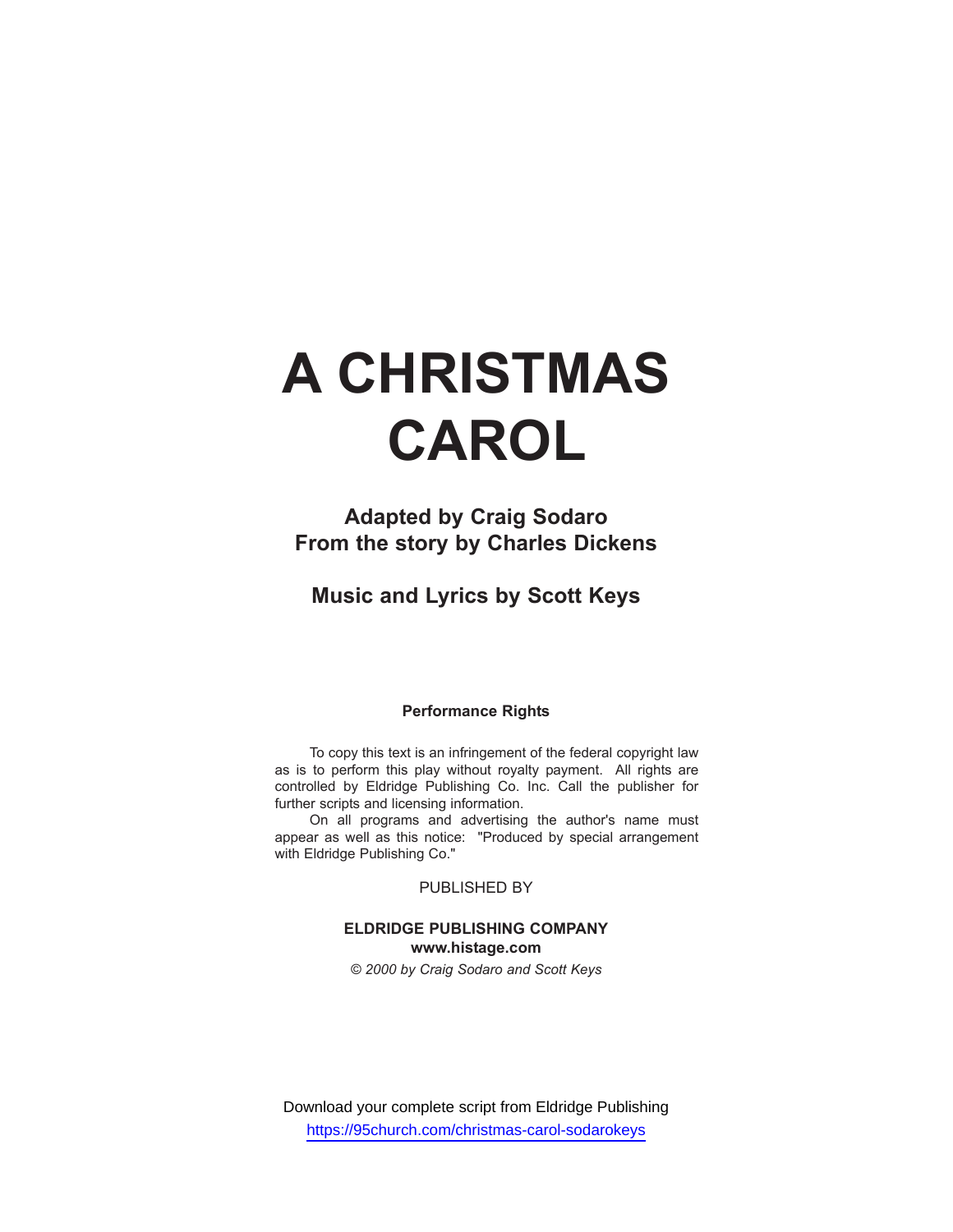#### **CAST OF CHARACTERS**

*12 M, 15 W, 3 Flexible, Extras*

**MRS. CANDLEWICK:** A storyteller **MRS. PEARTREE:** Another storyteller **EBENEZER SCROOGE:** A bitter man who is redeemed **BOB CRATCHIT:** Scrooge's clerk, a family man **FRED:** Scrooge's nephew **MRS. PORTER:** Seeks a donation **MRS. WINSLOW:** Another donation seeker **TINY TIM:** Bob's crippled son **JACOB MARLEY:** Scrooge's dead partner **SPIRIT OF CHRISTMAS PAST:** Shows Scrooge his youth **EBENEZER:** Young Scrooge, a hard worker **FANNY:** Scrooge's sister **MR. FEZZIWIG:** Scrooge's first boss; kind, jolly **DICK WILKINS:** Young Scrooge's fellow apprentice **MRS. FEZZIWIG:** Boss' wife **BELLE:** Might have wed young Scrooge **SPIRIT TWO (GHOST OF CHRISTMAS PRESENT):** Shows Cratchit's and Fred's parties **MRS. CRATCHIT:** Bob's devoted wife **BELINDA CRATCHIT:** Their daughter **PETER CRATCHIT:** Their son **MARTHA CRATCHIT:** Their older daughter **RACHEL:** Fred's wife **TOPPER:** Fred's fun-loving bachelor friend **PHANTOM (GHOST OF CHRISTMASES YET TO COME):** Dramatic, non-speaking **MRS. DILBER:** A thief **MRS. ENDICOTT:** Another **NATE:** A poor man in debt to Scrooge **CAROLINE:** Nate's wife YOUNG GIRL: Walking past Scrooge's house **POULTERER:** Supplies turkey to Fred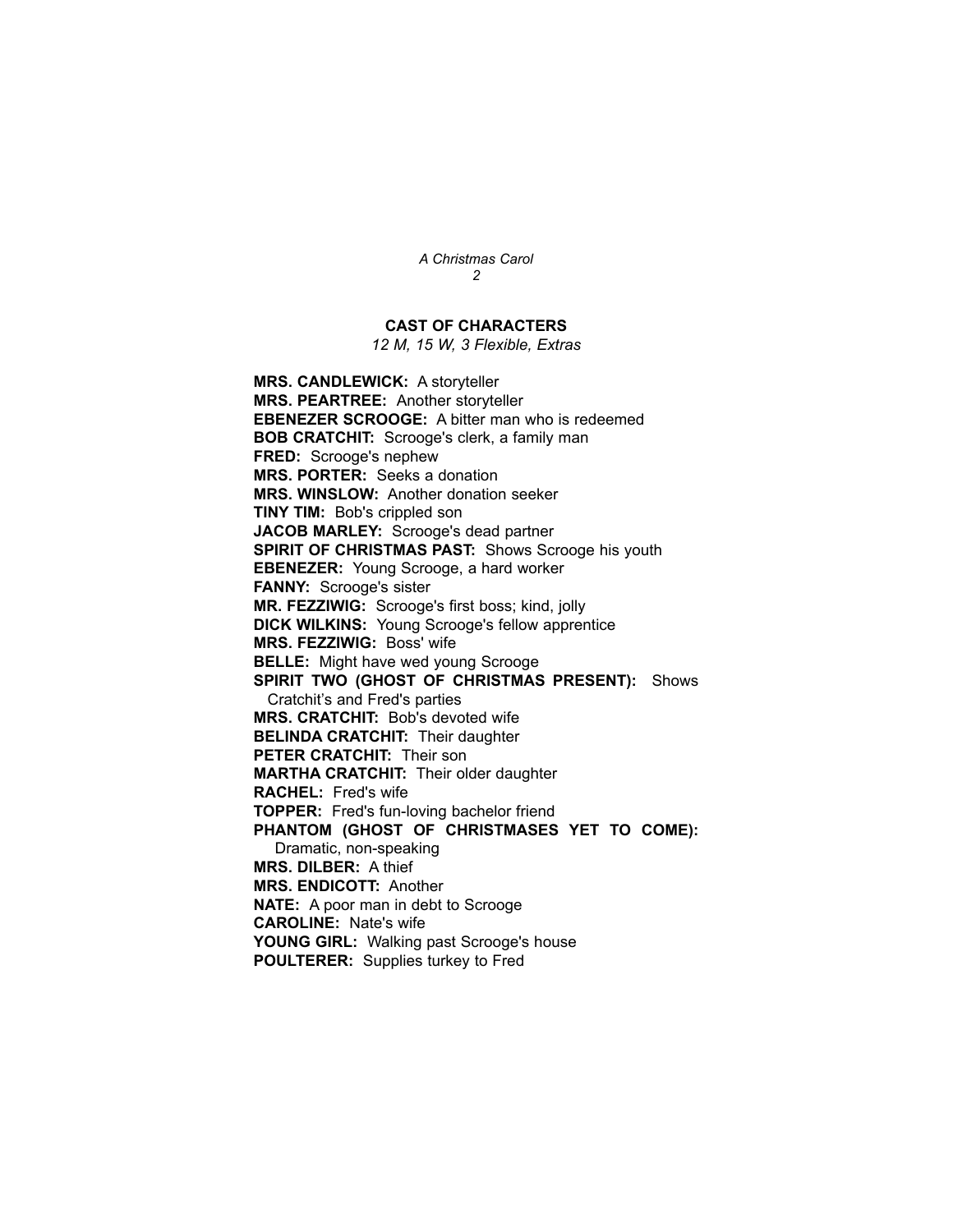#### **ADDITIONAL PARTS:**

CAROLER 1-5; GOBLINS 1-3; GUESTS 1-4.

(NOTE: Many parts can be doubled. Also, part gender may be changed to suit available cast. For example, GIRL at the end can certainly be changed to BOY. GOBLINS and GUESTS and CAROLERS can be added or subtracted, as desired.)

**Scenes, Acts, and Intermission:** This musical is designed to flow seamlessly, therefore there are no specific scene breaks. While there is an intermission between Acts I and II, you can easily eliminate it if you face any time constraints.

#### **The Setting**

In and around London, 1840s. In the playwright's original production, various houses and buildings, cut and painted, decorated a black curtain along with a lamppost. Other elements of the set were brought out as needed. A single small truck served as Scrooge's house, another served for Spirit Two. Otherwise the cast brought out the necessary bits of furniture.

**See additional Production Notes at the end.**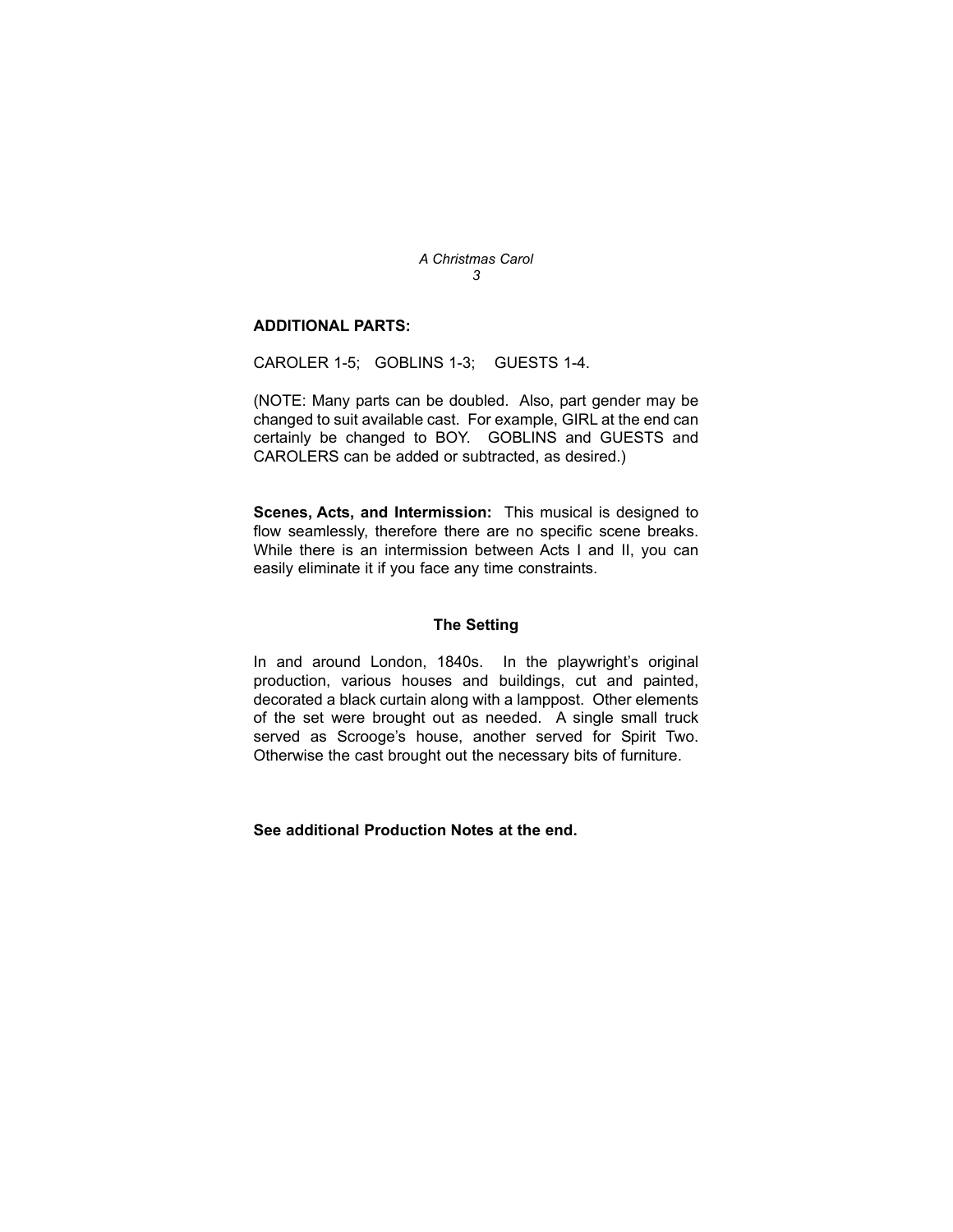#### **SONG LIST**

*(A special rehearsal/performance CD is available for this show. Call Eldridge Publishing at 1-800-HI-STAGE to order.)*

#### **ACT I**

THE SPIRIT OF CHRISTMAS - Mrs. Candlewick, Mrs. Peartree, Carolers.

A FIFTEEN SHILLING CHRISTMAS - Bob, Mrs. Cratchit, Children, All.

LINK BY LINK - Marley, Goblins.

SPIRIT PAST - Spirit of the Past.

FEZZIWIG'S BALL - Fezziwig and All.

COUNTING THE DAYS - Ebenezer, Belle, Scrooge.

THE SPIRIT OF CHRISTMAS (Reprise) - Mrs. Candlewick, Mrs. Peartree, Carolers.

### **ACT II**

SPIRIT PRESENT - Spirit of the Present.

GOD BLESS US EVERYONE - Tiny Tim, Cratchit family.

GOBLINS' ROUND - Marley, Goblins.

MAKE EACH DAY COUNT - Scrooge.

FINALE - All.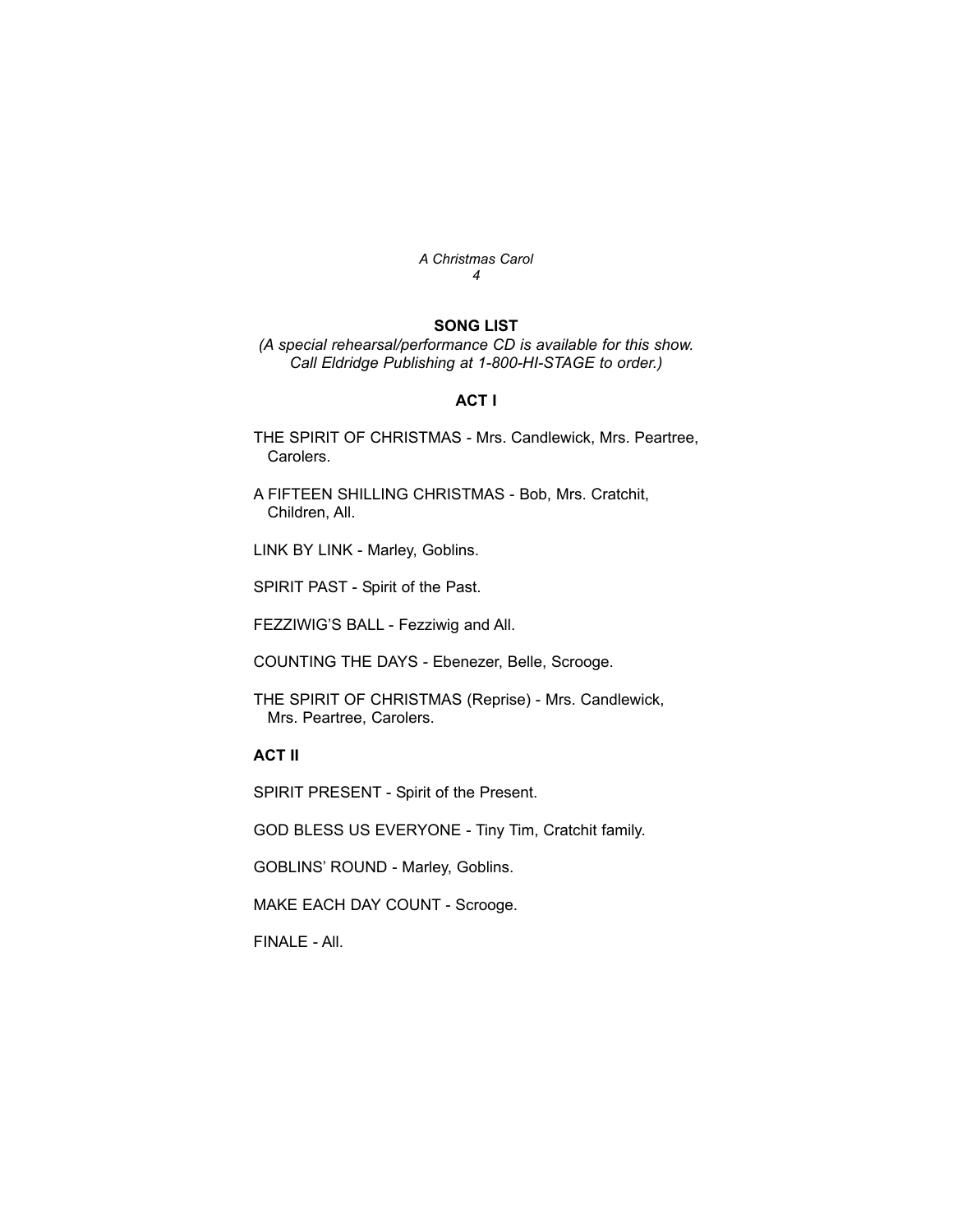#### **ACT I**

*(AT RISE: MRS. CANDLEWICK enters SL with book. She stands CS, opens it, and reads.)*

MRS. CANDLEWICK: *A Christmas Carol* by Mr. Charles Dickens, published in the year of our Lord, 1843.

#### **SONG: THE SPIRIT OF CHRISTMAS**

MRS. CANDLEWICK & CAROLERS: (*Sing.)* HERE'S A CHRISTMAS ALLEGORY, A HOLIDAY GHOST STORY; NOT TOO FRIGHT'NING, SLIGHTLY GORY; BUT THE END IS BRIGHT AND GLORIOUS.

NOT A TALE TO CHILL YOUR BONES, NOT ONE OF THOSE DREARY TOMES; BUT A TALE TO FILL YOUR HOMES WITH WARMTH AND LOVE SINCERE AND INSTILL YOU WITH THE SPIRIT OF CHRISTMAS.

CAROLERS: (*Sing.)* OO, NEVER FEAR IT, COME AND HEAR IT, IF YOU WILL.

MRS. CANDLE WICK / MRS. PEARTREE: (*In harmony, sing.)* HERE UPON THIS MIDNIGHT CLEAR, 'TIS THE SEASON THEY APPEAR, BUT DON'T' BE DISMAYED OR DAUNTED. THESE SPECTERS WILL DECK YOUR HALLWAYS, JUST THE WAY YOU'VE ALWAYS WANTED

ALL: (*Sing.)* THEN YULETIDE CHEER, YOU'LL WIDELY FLAUNT IT, AND YOUR HOUSE, ALL YEAR IT WILL BE HAUNTED,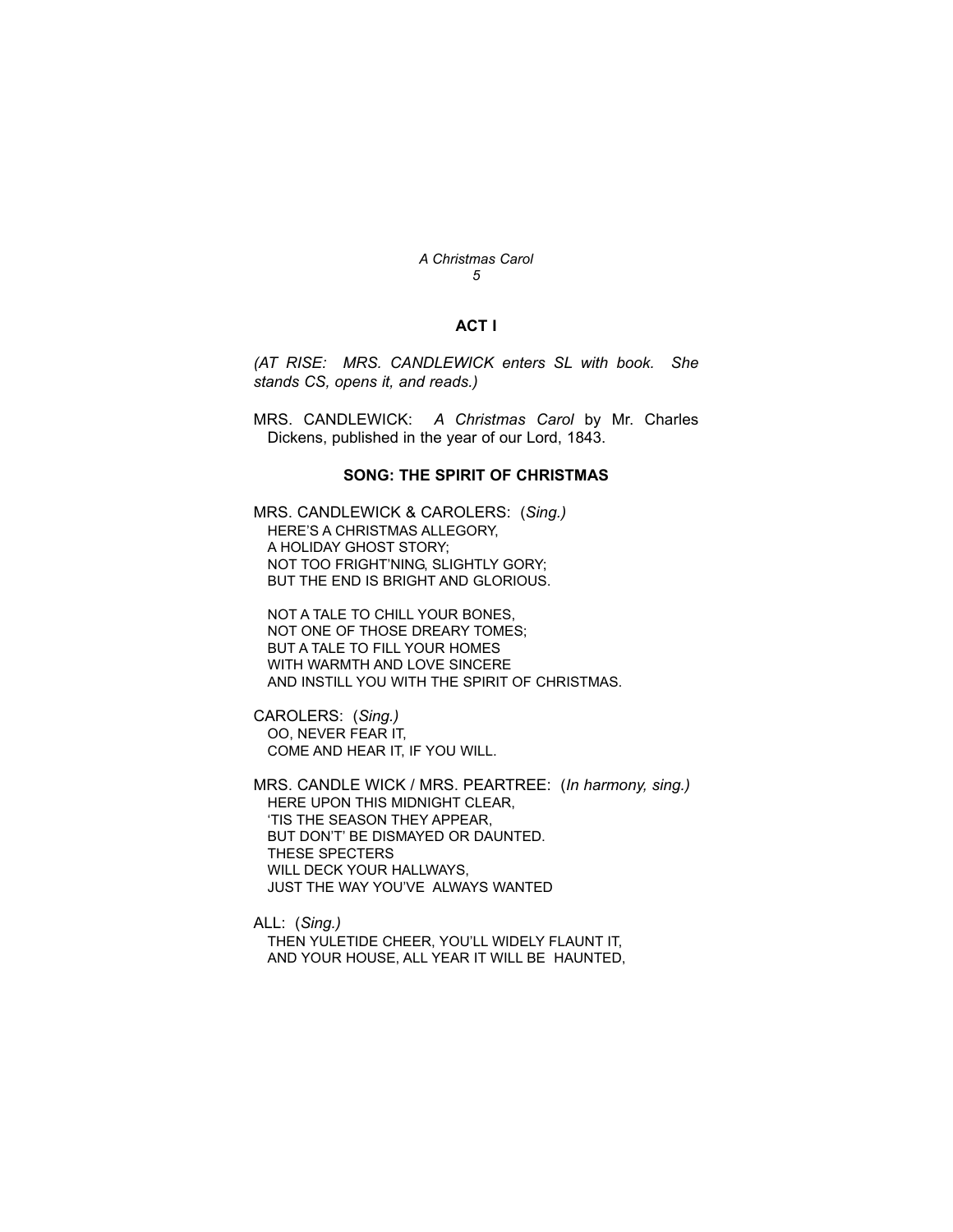MERRILY HAUNTED, VERILY HAUNTED WITH THE SPIRIT OF CHRISTMAS.

(*CAROLERS drift off stage.)*

OO, NEVER FEAR IT, COME AND HEAR IT IF YOU WILL, AND LET IT FILL YOU WITH THE SPIRIT OF CHRISTMAS.

*(MRS. PEARTREE opens her book and reads.)*

- MRS. PEARTREE: Stave One, Marley's Ghost. Marley was dead, to begin with. There is no doubt, whatever, about that. The register of his burial was signed by the clergyman, the clerk, the undertaker, and the chief mourner. Scrooge signed it. And Scrooge's name was good upon change for anything he chose to put his hand to. Old Marley was dead as a doornail. This must be distinctly understood or nothing wonderful can come of the story we are about to relate.
- MRS. CANDLEWICK: It began on Christmas Eve, seven years later at the offices of Scrooge and Marley in the business district of London.

*(The curtain opens to reveal a London scene. USR BOB CRATCHIT sits at table working with feather quill pen. A small fire burns behind him. SCROOGE stands USL as if entering. Both characters are frozen.)* 

MRS. CANDLEWICK: *(Continues.)* It was cold, bleak, biting weather; foggy withal. One could hear the people in the court outside go wheezing up and down, beating their hands upon their breasts, and stamping their feet upon the pavement stones to warm them.